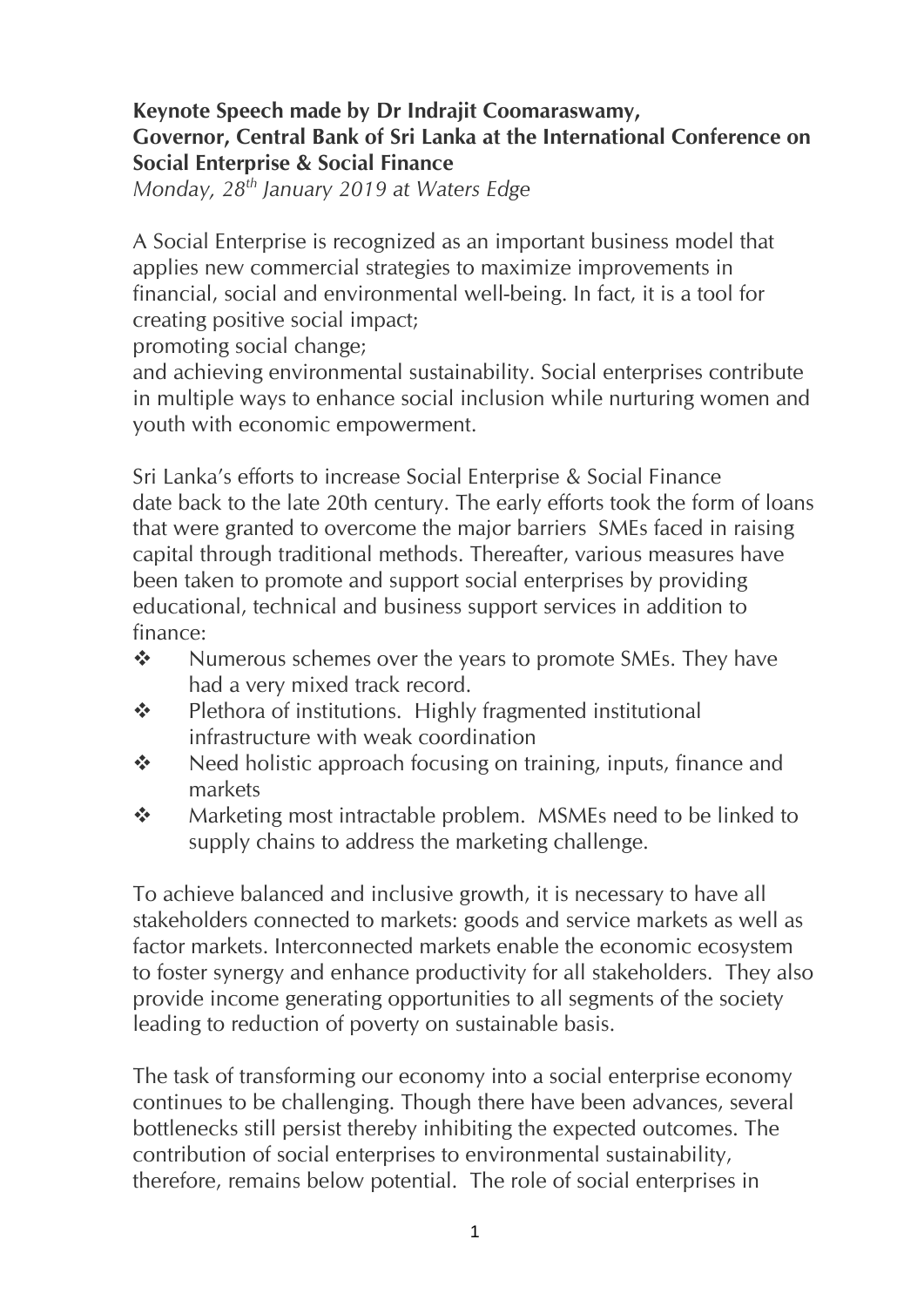social inclusion, livelihood development and poverty reduction has room for improvement.

Although, the social enterprise sector in Sri Lanka is gathering momentum, a range of different needs have to be fulfilled to uplift its contribution to the economy. These include business modelling, planning, product design, sales and marketing. In this connection, impact investment has been recognized as key to scale up the social enterprise sector rapidly. Further, its social, environmental and economic impact needs to be assessed and reported according to global standards. In this connection, greater use needs to be made of triple bottom line accounting. In addition, social entrepreneurs need to be recognized and rewarded for their achievements at the national level.

Emphasis upon knowledge sharing and awareness building on the nexus between social enterprise and social impact can make a significant contribution towards promoting a more effective and efficient process to encourage social enterprises across Sri Lanka. Today, you are gathered here to deliberate on current trends, challenges and opportunities in building a social enterprise ecosystem and to help social enterprises and SMEs to scale up and create social impact, under the timely theme of "Think Social -Produce Social - Buy Social". I believe this conference would be an effective pathway, particularly for emerging and prospective entrepreneurs to explore new markets for social goods and services and also an opportunity to share knowledge on successful social ventures at both local and global levels.

You are all aware that maintaining a stable macroeconomic environment through economic and price stability and financial system stability are the core objectives of the Central Bank. Promoting regional development is one of the agency functions of the Central Bank. Promoting social enterprises is therefore, associated with the broader objectives of the Central Bank.

In that context, the Central Bank, on behalf of the Government, has a mandate for targeted lending to the microfinance, SME and agriculture sectors, as well as youth and women. In implementing this mandate, the Central Bank has been facilitating and implementing refinance schemes, interest subsidy schemes and credit guarantee schemes targeting the MSMEs.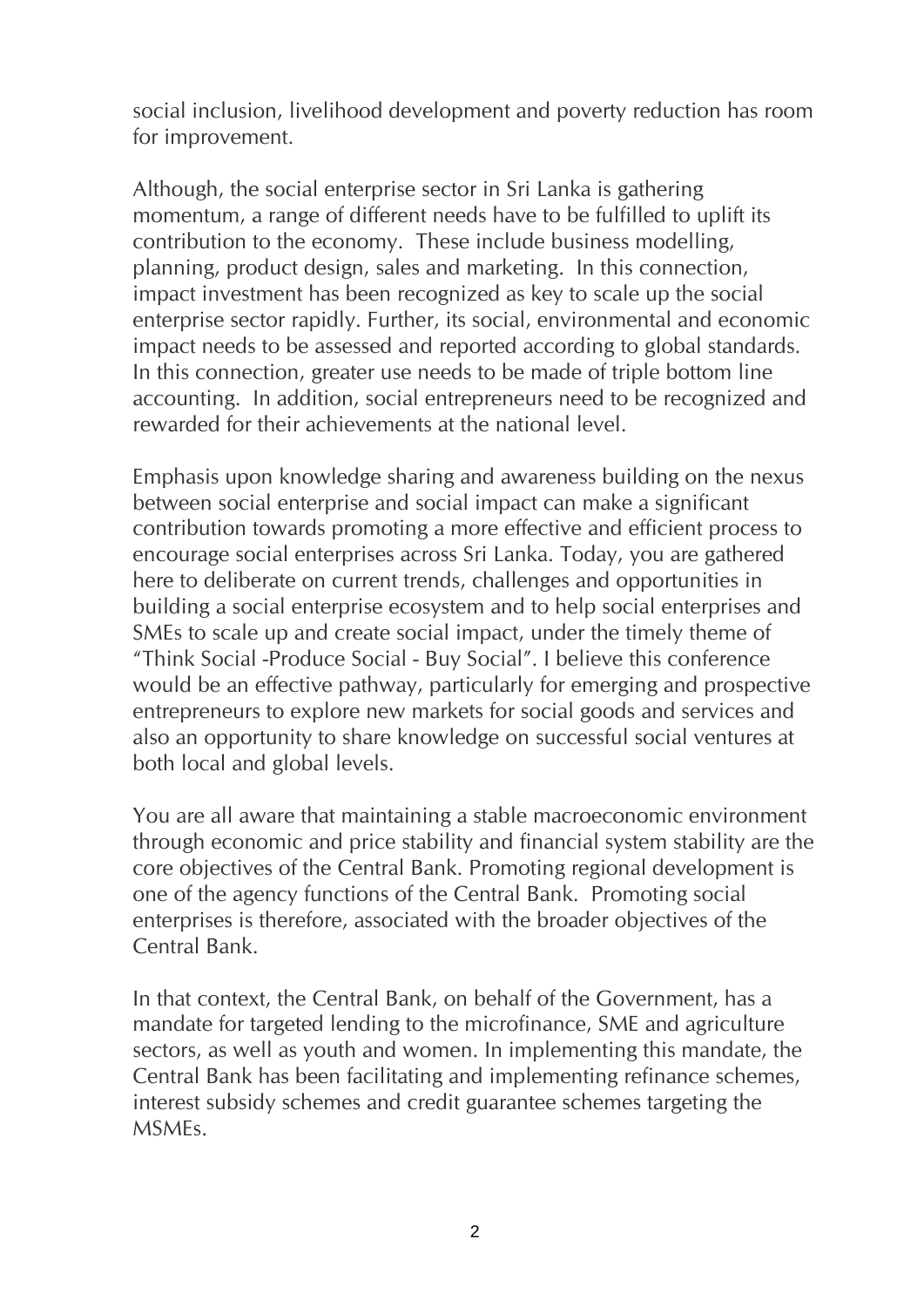In addition, the Central Bank has embarked upon developing a National Financial Inclusion Strategy (NFIS), to introduce an evidence-based, prioritized, better resourced, and more comprehensive approach to expanding access to financial services. This would be an essential policy tool that will coordinate and implement cross-cutting actions and reforms, to increase financial inclusion in the country. With this national level strategy, it is expected to bring-in under-served segments of the society to the formal financial sector. Further, the Central Bank has been conducting awareness programs on financial literacy and financial management as well as capacity building programs covering entrepreneurship and skills development for the needy segments of the population, with special focus on youth and grass root level entrepreneurs.

Furthermore, the Central Bank is attaching priority to improving payments and settlement systems and encouraging the use of electronic and mobile payment systems, with the objective of increasing financial inclusion through reducing transaction costs with the advance of technology. In addition, through the SME National Policy Framework, the Government has also set out the policy direction, the challenges to be addressed and the intervention strategies to be pursued to achieve regional balance and resource efficiency in developing SMEs.

These initiatives have yielded encouraging outcomes. Yet, I believe, Sri Lanka still has a great deal of untapped potential in developing social enterprises. There is much scope to increase the use of financial services, technology and business support services in order to promote social enterprises. To achieve this, a more dynamic approach, which entails the combined effort of all stakeholders, including state and private entities following a cohesive policy framework, is required to match available resources with the needs of the sector.

Despite the numerous challenges, it is encouraging to observe the emergence of organizations, which are seeking to operate their commercial ventures to achieve the twin objectives of a social mission and profit generation. Their prospects are being enhanced by the trend in consumer choice towards healthier, Eco-friendly and "social goods". "Social buyers" who are keen to buy goods and services from social enterprises are emerging as a new force.

In conclusion, a concerted effort is needed to establish policies and systems to support the growth of the emerging social enterprise sector in Sri Lanka. I hope today's deliberations will deliver outcomes which will